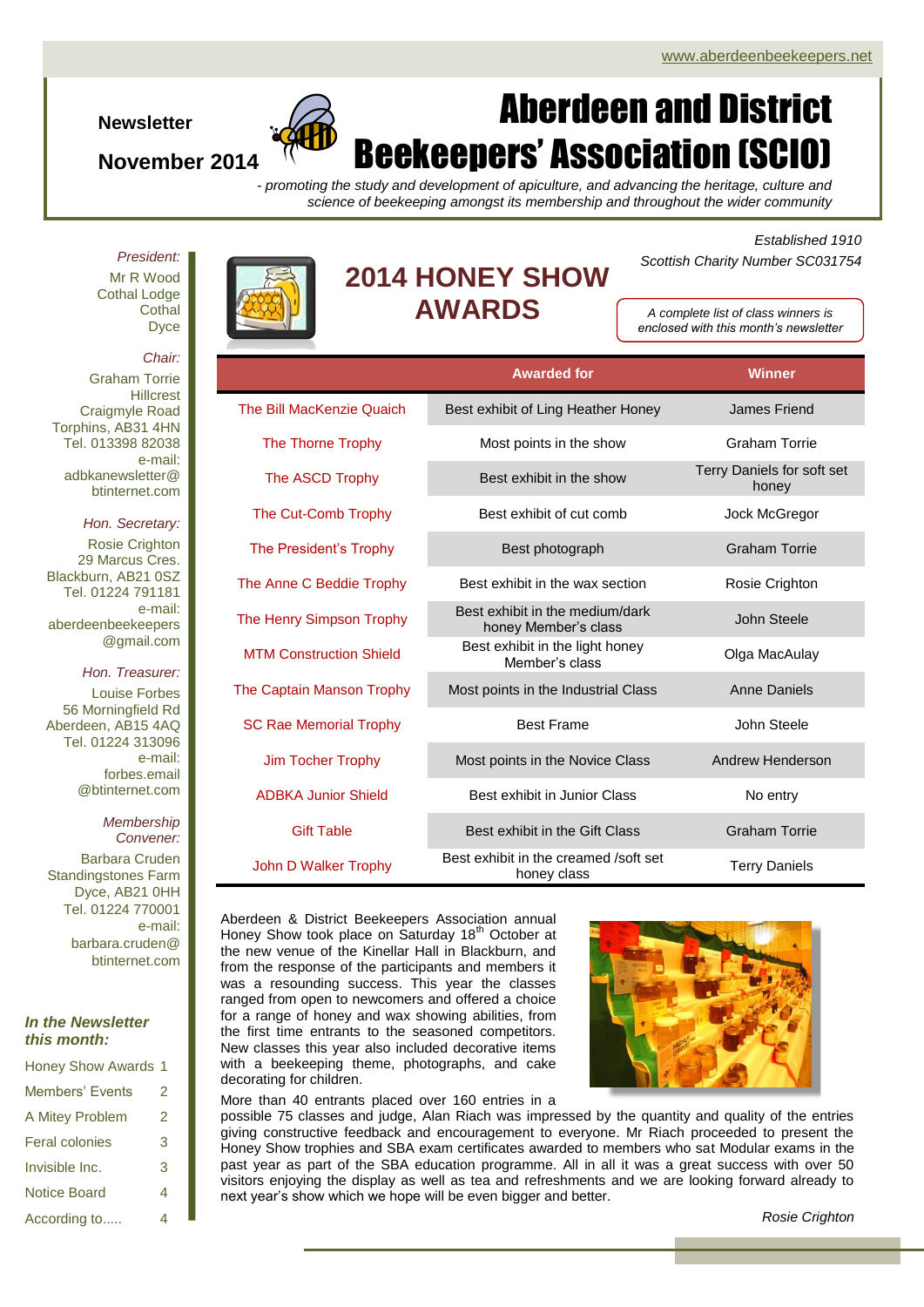# **ABERDEEN AND DISTRICT BEEKEEPERS' ASSOCIATION SOCIAL EVENING** *- including the presentation of Honey Show trophies and fun quiz*

Saturday 22 November at 7pm

Dyce Church Hall, Victoria Street, Dyce, Aberdeen

*As with previous years, this evening will be organised along the lines of an "American Supper". Members are invited to bring along some food and drink, which will be laid out for all to share. Some paper plates and paper or plastic glasses would also be a great help!*

## **HONEYBEE HEALTH: A MITEY PROBLEM**

*Last month, ADBKA member Ian Murrray attended this presentation by Aberdeen University's Dr Ewan Campbell at the Hutton Institute. Here, Ian provides an interesting summary of what he heard:*

By 2050 there is going to be an extra 2 billion people to feed. There has not been any significant increase in agricultural land available thus food security is a major issue. 84% crops are insect pollinated. Oilseed rape is also wind pollinated. Wildlife also depends upon insects.

In the USA 50% of all commercial hives go to the almond fields. The economic value is a staggering US\$3.3 Billion. In the UK typical values are: £400m for OSR; £150m for strawberries; £100m for raspberries; £100m for apples.

In the last 50 years pollination demand has increased by 300% but hive numbers have only increased by 85%. There is a deficit of hives throughout Europe with the UK and Finland having the largest deficits. In common with most other governments the Scottish Government has a 10 year bee health strategy.

There are some 12 species of varroa and ours is the varroa destructor species. This species jumped from coexisting with Apis Cerana to a destructive existence with our Apis Mellifera. Its arrival in the UK can be traced to a single bee farmer in Devon in 1992.

The Varroa Destructor (VD) mite waits until the cell is ready to be sealed and then nips in and hides in the feed at the bottom of the cell until the cell is capped. It can judge the optimum time to enter the cell within 20 hrs by detecting pheromones. Once inside the cell it uses a Snorkel type device to breathe whilst hidden. The first born mite is a male with all other progeny being females. VD is incestuous thus the male will then mate with the females.

During winter the mite lives off adult bees. It has a strong preference for drones as they are bigger and take longer to mature than females. The mites live off their hosts and they bite their host leaving an open wound; this is a potential pathway for viruses and there are over 18 viruses associated with varroa. In particular the type of Deformed Wing Virus that we see in the UK is a highly pathogenic variety. 90% of the mite population is in the brood all year.

The VD mite is now pretty much resistant to pyrethroids and particularly Apistan although this particular resistance is not quite so severe in Scotland.

Genetic diversity allows man to use antibiotics to attack viruses without damaging mankind, similarly antibiotics can be used to treat fish for sea lice. But mites and bees are genetically quite similar so it is difficult to attack one without damaging the other.

Please note the change of venue from that advertised in your 2014 membership card.

The latest strategy is RNAi knockdown whereby the genome does not get damaged but the messenger (a protein) does get damaged. This method has been used successfully before on the common tick (arthropods) hence the link to mites. RNA knockdown is very species and target specific thus for example you could make the target male mites only, or the reproductive system only. The trick is to get the VD mite to think that it is under attack by a virus so that an auto immune response is triggered and in so doing, put simply, it attacks itself. This is achieved by the use of dsRNA (double string RNA).

It is possible to micro inject dsRNA into mites by aiming for the soft tissue between the platelets as they are tough little beasts. Clearly this would not be a viable strategy on an industrial basis but they can also be soaked in a solution or, in a more operationally practicable strategy, using a sugar syrup as the vector. This hopefully is the smart delivery method needed. The nurse bees then take the sugar syrup to the base of the cells where the VD mite hides.

Knockdown RNA is not a silver bullet but can be considered to be part of an integrated pest management approach. Unlike chemical solutions there is no resistance built up to the RNA methodology and targets can be quickly switched to avoid this but it would be imprudent to state that resistance can never occur. The DNA approach is also being used in personalised human medicine particular with cancer cases.

It is noted that Monsanto (2010) and Bayer (2013) are investing in the use of RNA as a tool. They have achieved 41% mite mortality but at huge investment cost, allegedly some £400 per 40 varroa injected/soaked.

There is now a need for full size hive trials as only mini hives (aka nukes) have been trialled so far and in laboratory conditions.

The Scottish research has been funded by VITA (Europe) ltd, BBSRC- LINK and the EU and it is understood that the EU are to fund a 5 year grant for this research.

Link: [http://www.hutton.ac.uk/events/honeybee-health](http://www.hutton.ac.uk/events/honeybee-health-mitey-problem)[mitey-problem](http://www.hutton.ac.uk/events/honeybee-health-mitey-problem)

*Ian Murray*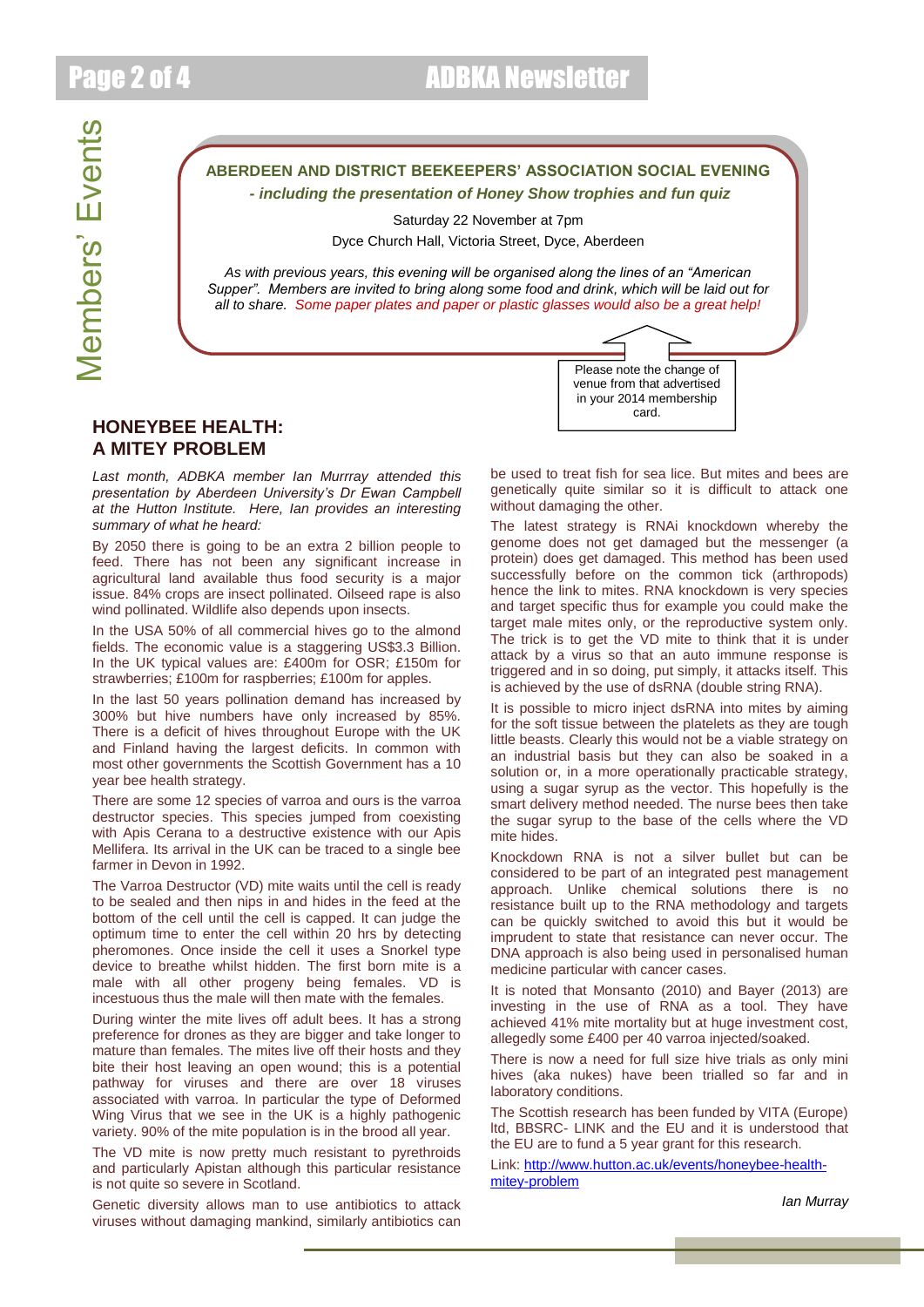# Page 3 of 4 ADBKA Newsletter



Magnus Petersen of the SBA is coordinator of a project which monitors the survival of **feral bee colonies** across Scotland which do not get treated against *Varroa*. Reports of the project are published from time to time in the SBA magazine.

As part of the project I have been monitoring a feral colony in the roof of a building in Glen Tanar for the last 5 years. I check the bees are surviving without interruption by checking them each spring and each autumn. Anecdotal reports from Glen Tanar suggested that the colony had been in residence in the roof for possibly 20 years before my monitoring began, but without biannual checks there can be no certainty that the same colony was surviving continuously.

Since beginning my bi-annual checks the colony survived until the very long cold winter of 2012/2013. There were no flying bees in spring 2013. However, in summer 2012 a swarm took up residence in the roof of another building within half a mile of the original site, and that colony is still alive today. In addition a swarm has re-inhabited the roof of the first building this summer, 2014.

It is possible, but not provable, that the two swarms mentioned above originate from the same strain I began monitoring 5 years ago. In the SBA project no feral colony has survived in a site continuously for more than 6 years.

Quite what conclusions can be drawn from this, and whether or not it shows that there are strains of honey bees that may be able to survive long term as feral colonies without being treated against *Varroa* is to date unclear. In the meantime the SBA project will continue, and I will carry on monitoring the two separate feral colonies in Glen Tanar.

The photograph of the beautiful queen carved in stone, which lies at the foot of the building in Glen Tanar, gives some indication of the length of the history of beekeeping in the glen.

*John Cooper*



# **Invisible Inc.**

Aberdeen and District Beekeepers' Association has become an *incorporated organisation*, although you wouldn't know it to look at us. Nonetheless, despite everything seeming to be the same as it was before, we have now changed the legal form of the association, so putting ourselves in a more stable and secure position for the future.

The change follows a vote at the 2014 AGM approving a move to ask the Office of the Scottish Charity Regulator to remove ADBKA from the charity register, to be replaced with a new "Scottish Charitable Incorporated Organisation" called Aberdeen and District Beekeepers' Association (SCIO). A postal ballot of members gave unanimous approval for the dissolution of the old organisation, and another unanimous vote at a Special General Meeting held on 18 October means that ADBKA's assets and liabilities will pass to the new charity.

As we carry out all of the administrative and procedural tasks necessary to complete this work it would be extremely helpful if members could submit their membership renewal forms, and their 2015 subscriptions, a bit earlier than usual. That's why we're circulated the 2015 subscription form a month earlier than in previous years. *Please help the committee by getting this back to the Membership Convener as soon as possible.*

# **Visit the ADBKA Honey Jar Store for:**

Ragus Candy Apistan (10 strips, sufficient for 5 hives) · Ambrosia Syrup Honey Jars and Lids Mesh Floors – National size (wire only) Hessian Squares for smoker fuel *Free loan of:* Honey extractors Mini-melters Heather honey press Wax extractor

Wax foundation press

Approximately half a mile along Laurel Drive, turn into Laurel Place on your right - it's a semi-circle so take the second entrance into this street. Now turn left into Laurel Avenue. Danestone Market Garden is signposted, on the left, about 100 yards along.

**Danestone Market Garden AB22 8AJ**

You may be asked to show your ADBKA membership card when you visit the store, so remember to take it along

*For the loan items, a returnable £10 deposit is required, with the maximum length of loan being two weeks. As other members may be waiting to borrow extractors, etc. these must be returned on time and in a clean condition.*

The store is open between 6.30pm and 8pm on Wednesday evenings and at other times by arrangement with Sandy Gordon (Tel: 01224 484540)